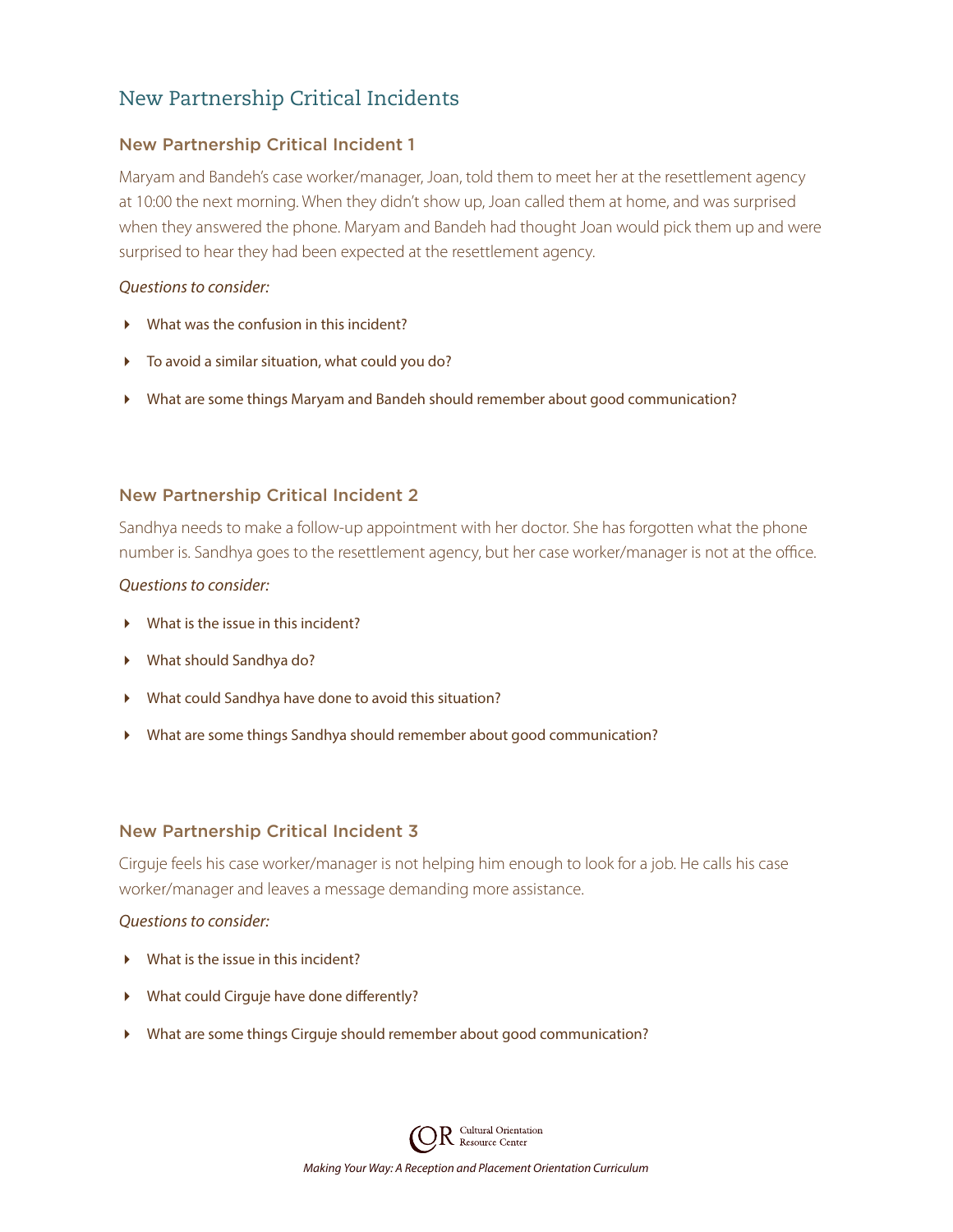## New Partnership Critical Incident 4

The employment specialist has offered to help Hau Lian Khup apply for a part-time job stocking shelves at a grocery store. Hau Lian Khup's neighbor, who is from his home country and has been very helpful to Hau Lian Khup, tells him not to trust the employment specialist and to wait for a full-time position that pays more.

#### *Questions to consider:*

- What is the issue in this incident?
- If Hau Lian Khup does not take the part-time job, what could happen?
- Why does Hau Lian Khup's neighbor tell him not to trust the employment specialist?
- What do you think Hau Lian Khup should do?
- What are some things Hau Lian Khup should remember about good communication?

## New Partnership Critical Incident 5

There is a leaky sink in Camilo's apartment. He calls his case worker/manager Danna for advice. Danna tells Camilo that she will report the problem to Camilo's landlord. Three days later, Danna stops at Camilo's apartment to drop off some paperwork. Camilo asks Danna about the leaky sink, and Danna says she forgot but will call the landlord soon.

#### *Questions to consider:*

- What is the issue in this incident?
- What should Camilo do?
- What are some things Camilo should remember about good communication?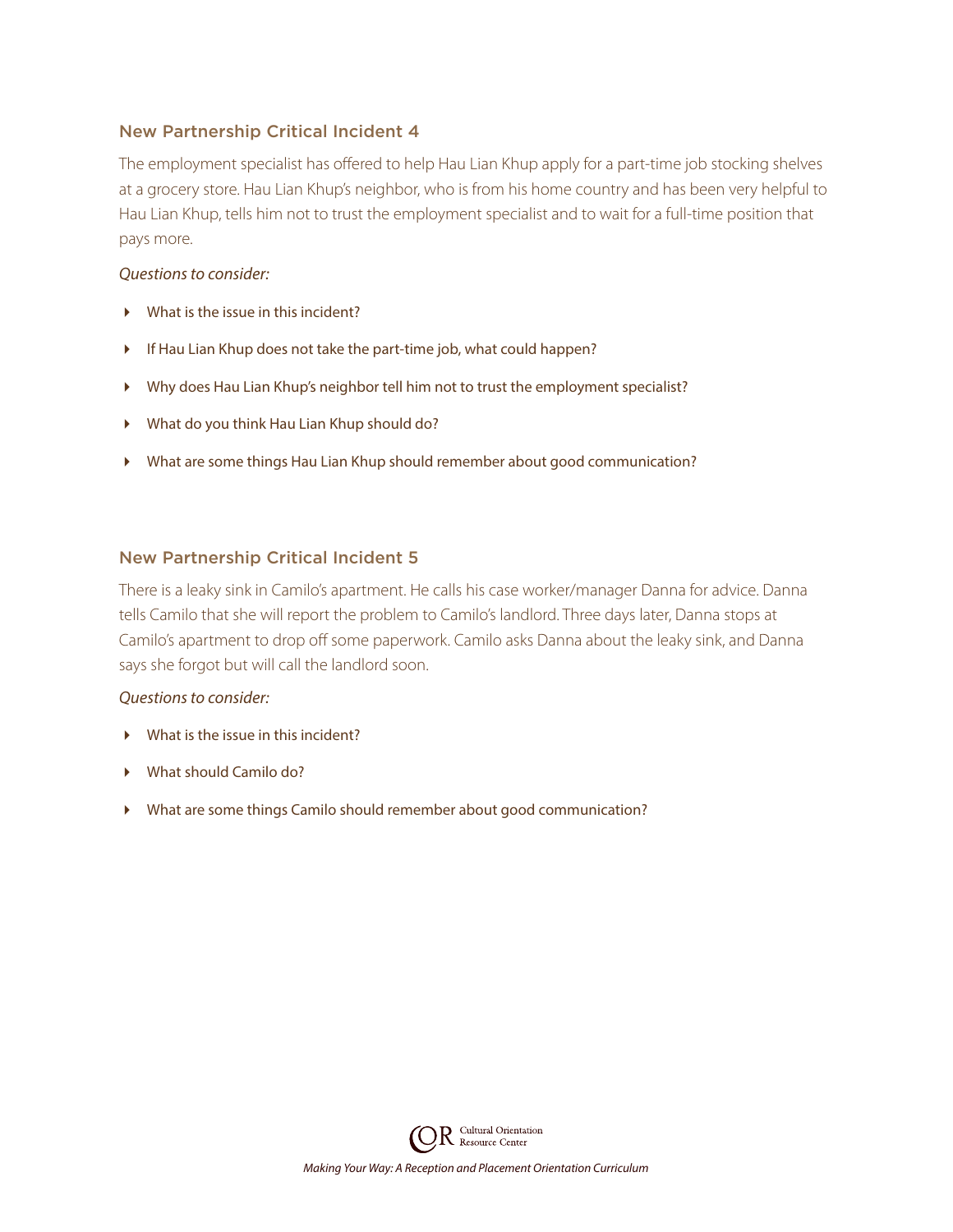## Role of the Local Resettlement Agency Unit Vocabulary Worksheet 1

*Directions: Look at each picture and find the word in the word bank that matches it. Write the word on the line under its picture. One is done for you.*

| Word Bank        |               |                           |  |  |  |  |  |  |  |  |
|------------------|---------------|---------------------------|--|--|--|--|--|--|--|--|
| 1. appointment   | 2. clock      | 3. entrance               |  |  |  |  |  |  |  |  |
| 4. exit          | 5. front desk | 6. home                   |  |  |  |  |  |  |  |  |
| 7. older refugee | 8. shopping   | 9. Social Security number |  |  |  |  |  |  |  |  |



*Now you can check your work! In the word bank, each word has a number next to it. Write that number in the box under the picture of the word. Add up the rows, columns, and diagonals and make sure each line equals 15.*